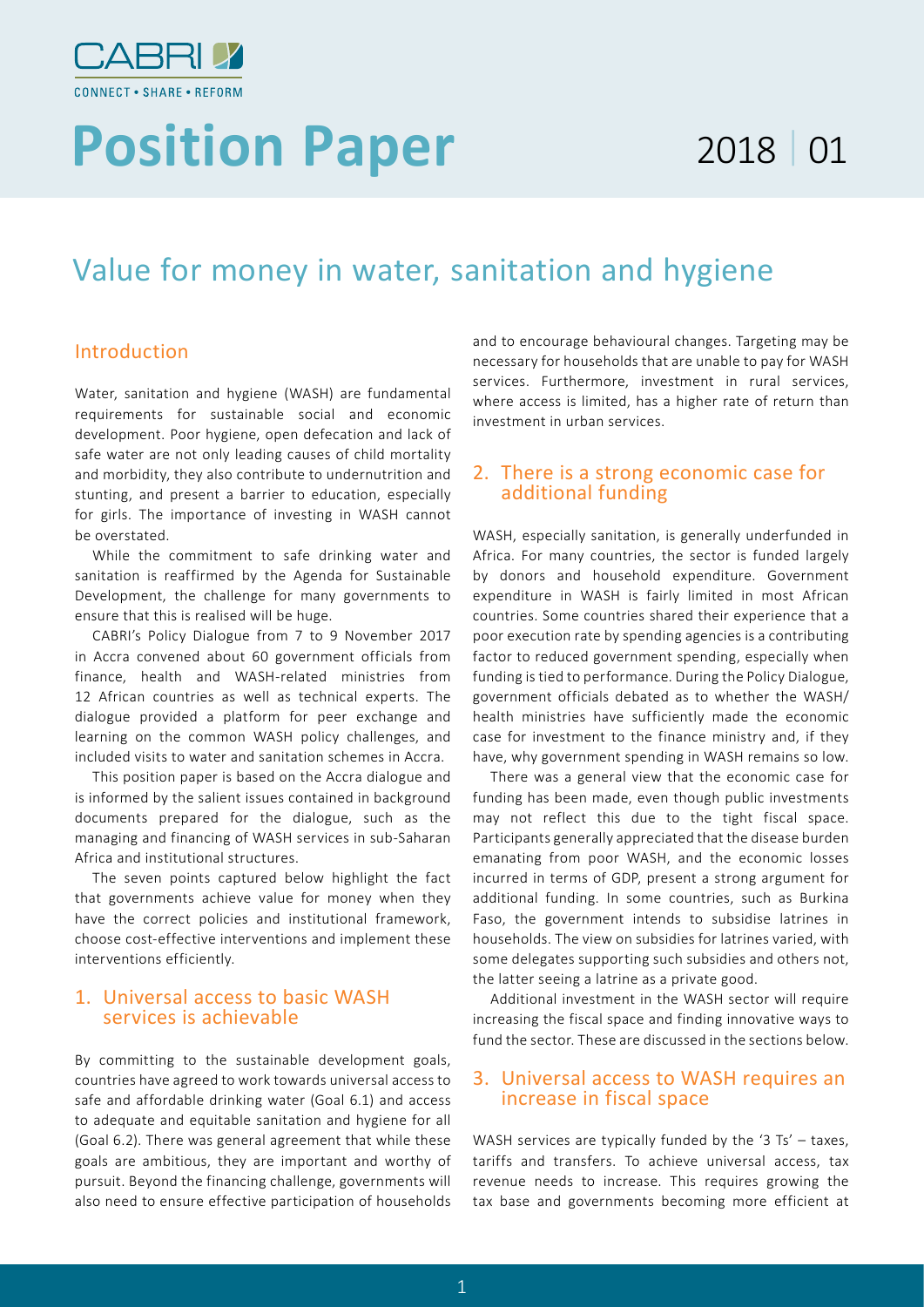#### **Box 1: Increasing access to water and sanitation in small towns in Ghana – the case of the Oyibi Water and Sanitation Scheme\***

Ghana's Community Water and Sanitation Agency (CWSA) has the mandate to provide safe water and sanitation to small towns and rural areas. The Oyibi Water and Sanitation Scheme was formed 14 years ago as a non-profit venture programme with funding from DANIDA and the government of Ghana, and a small contribution by the communities involved. The scheme has three highly productive boreholes  $-11.88m^3/h$ our, 9.72m<sup>3</sup>/hour and  $11m^3/h$ our respectively – that are pumped directly to all the seven beneficiary communities. The depth of the borehole we visited at Old Saasabi village is 45m while the other two are 52m and 90m respectively. The quality of the water falls within World Health Organisation's guidelines or standards for drinking water. A routine check is carried out twice a year (dry and wet season periods). The transmission and distribution system consist of a network of pipeline 102mm in diameter. The system is linked to standpipes with bulk supply to institutions/housing estates within the catchment area, which are all metered. There are 1080 metered households with tariff charges set at 4.95 Ghanaian Cedi per m<sup>3</sup>, while the less privileged, who get their water at standpipes, pay 15 pesewas per 36 litres. The sustainability of the scheme is based on the proceeds from tariff charges. The water vendors' earnings are a percentage of what they sell to the public.

#### *Challenges*

- Water losses on the transmission and distribution lines due to leakages
- Non-payment or irregular payment by private subscribers
- Bypassing of meters by dishonest subscribers
- Oversubscription as a result of migration of citizens to the Oyibi area has created a lot of pressure on the scheme
- Frequent bursting of the 14-year-old 102mm pipes

#### *Measures put in place*

- Regular monitoring and quick repair as soon any leakage is observed in any location
- Disconnection of defaulters as expiration time given to them runs out
- Stiff penalties for subscribers who bypass the meters
- Increased number of standpipes rather than household connections regular payment is being observed on the standpipes
- Talking to the government about replacing old 4-inch with 6-inch pipes to reduce frequent bursting
- \* This text was written by Mr Abdulyekeen Shafiu, a delegate from the Nigerian Ministry of Water Resources who attended the CABRI WASH Policy Dialogue.

mobilising domestic revenue. Resource-rich countries need to fully exploit their revenue potential, which can then increase the fiscal space for WASH investments.

Tariffs, including self-supply/out-of-pocket expenditure, contribute significantly to overall WASH spending. However, as observed on some site visits in Ghana, there are service providers operating at a loss due to unpaid tariffs. Water that is produced but lost before it reaches the customer (non-revenue water) is also an important source of inefficiency. Addressing inefficiencies in the sector would ease the burden of the tight fiscal space, and might even create opportunities for subsidisation of tariffs for disadvantaged communities.

Transfers typically refer to donor funds. These are generally declining, as are all forms of overseas development assistance. However, participants agreed

that there are still opportunities to attract transfers through the setting up of special funds for the sector.

#### 4. Innovative financing mechanisms for WASH must be fully explored

Innovative sources of finance refer to sources other than taxes, tariffs and transfers. Public–private partnerships (PPPs) and trust funds were discussed as the two innovative financing options that could help to bridge the financing gap. Many of the countries represented at the Policy Dialogue had experience with water PPPs, but their experiences were mixed. For example, there were cases where PPPs introduced competitiveness into the sector, bringing reliable supply and much-needed investment. However, it also led to a rise in utility prices, which increased the financial burden on the poor.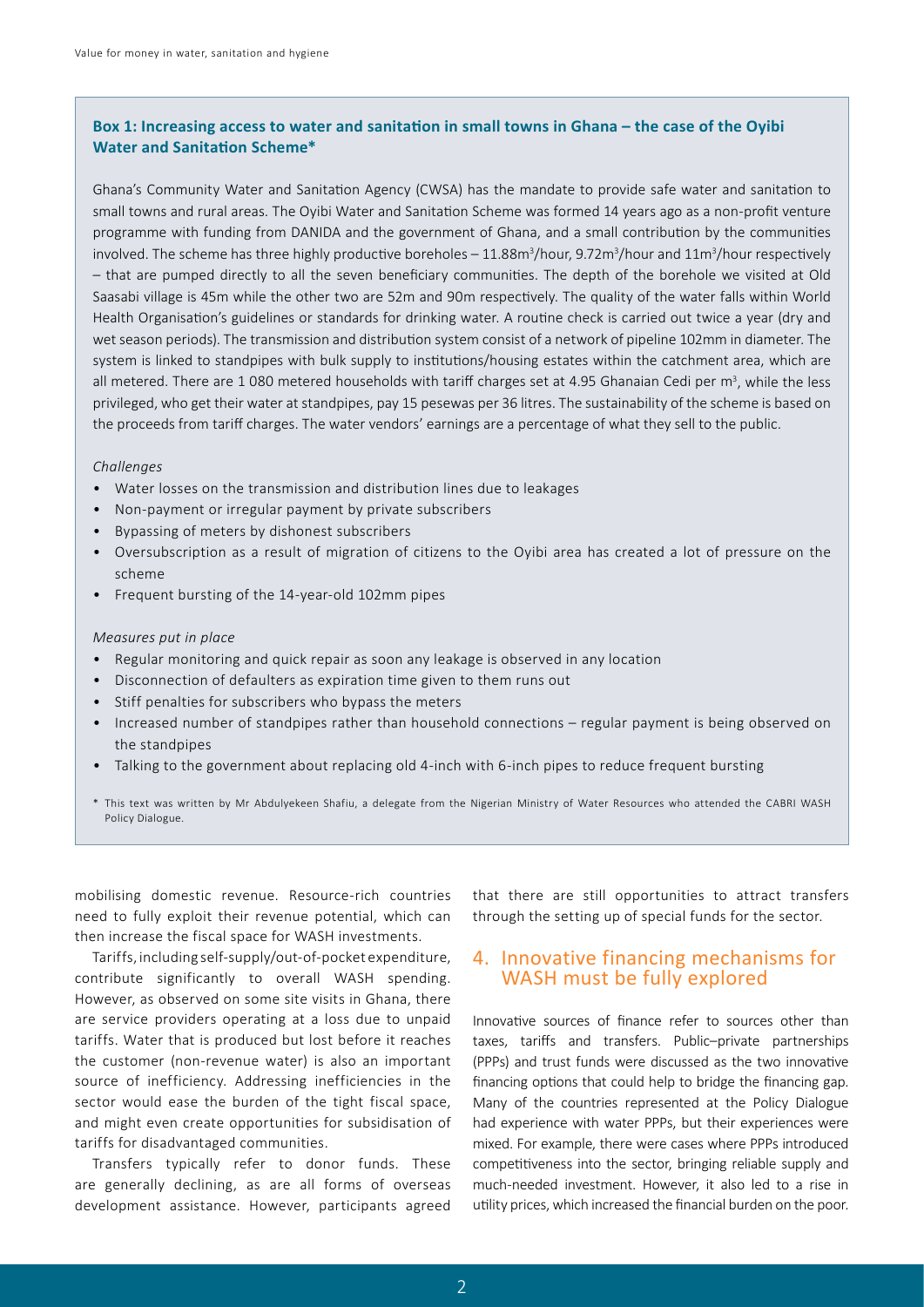The key lessons shared as far as PPPs are concerned were:

- PPPs need incentives and regulations to work;
- there needs to be a good policy environment for PPPs to work;
- the role of the government should be very clear; and
- PPPs should be fit for purpose, meaning that there needs to be clarity on the types of project that require a PPP arrangement in order to deliver.

The use of small water enterprises for marginal areas was also discussed as a viable option but more research is required to determine their effectiveness as a large-scale measure.

The establishment of special funds which attract wide sources of financing is regarded as a viable means of funding the WASH sector. The dialogue discussed the Ghana Water Enterprise Trust (GWET) model, which is currently in the conceptual phase. Its unique features include an agreement which the board signs with the district authority concerned to transfer ownership of the plant after 25 years. Other countries, such as Mali and Côte D'Ivoire, shared that they have 'water funds' largely funded by tariffs. Nigeria and Central African Republic are in the process of setting up and operationalising a water fund. The key lessons on the various funds are to ensure that the responsibilities of the various stakeholders are clear, that there are clear rules on the use of funds, that the facility transferred after 25 years is upgraded and functional and that the source of funding is sustainable.

#### 5. Co-ordination is key to the success of multi-institutional structures to manage WASH

Less than 20 per cent of African countries place water and sanitation responsibilities wholly under the same ministry – examples are Ghana, Mozambique, Zambia, Uganda and, until

recently, Madagascar. Having water and sanitation under one ministry can help to prioritise WASH; however, some countries with a more fragmented structure have been effective at improving WASH with good co-ordination. It was emphasised that co-ordination and clear roles and responsibilities are vital, irrespective of the choice of institutional structure.

Decentralising the administration and provision of WASH services potentially ensures that services are brought closer to the beneficiaries. A case study of Kenya was discussed to illustrate the fact that central oversight, clear regulation, accountability mechanisms, community participation and local capacity are key to the success of decentralising WASH services. The challenge for many countries is that local authorities with a mandate for WASH services are not accountable to the central ministries in charge of policy and finance. These are constitutional issues with no easy solutions, so it becomes essential for the communities to be involved and to hold local government authorities to account. Alignment of all ministries, departments and agencies to a national agenda is also important.

### 6. The role of data for good WASH outcomes

Data are important in the pursuit of WASH goals for several reasons:

- they allow insight into the funding gap;
- they allow countries to track progress effectively; and
- they provide the evidence base to inform policy.

The availability of WASH data varies significantly between countries. While some, such as South Africa, routinely track data, others do not. In some contexts, the WASH-related ministries would have to make special requests for the collection of WASH data in the household surveys. In general,

#### **Box 2: Lessons on planning and budgeting though a water investment game**

During the Policy Dialogue, participants used a role-play strategy game to explore technical, economic and political factors affecting rural water investment decisions. The highlights are:

- decision-makers differ in their reasoning for allocations:
	- fairness ("they got a low amount last time")
	- population ("that commune has the largest population")
	- equity ("that commune has the lowest access")
	- political imperatives ("the boss said we need to build piped schemes")
- decision-makers' motivations are not always clear, and feedback is not always transparent
- costs can vary a lot, geographically
- level of service makes huge difference to cost
	- in short-term (CapEx) and
	- medium/long-term (OpEx / CapManEx)

for example, piped scheme had high CapEx per person and OpEx per person